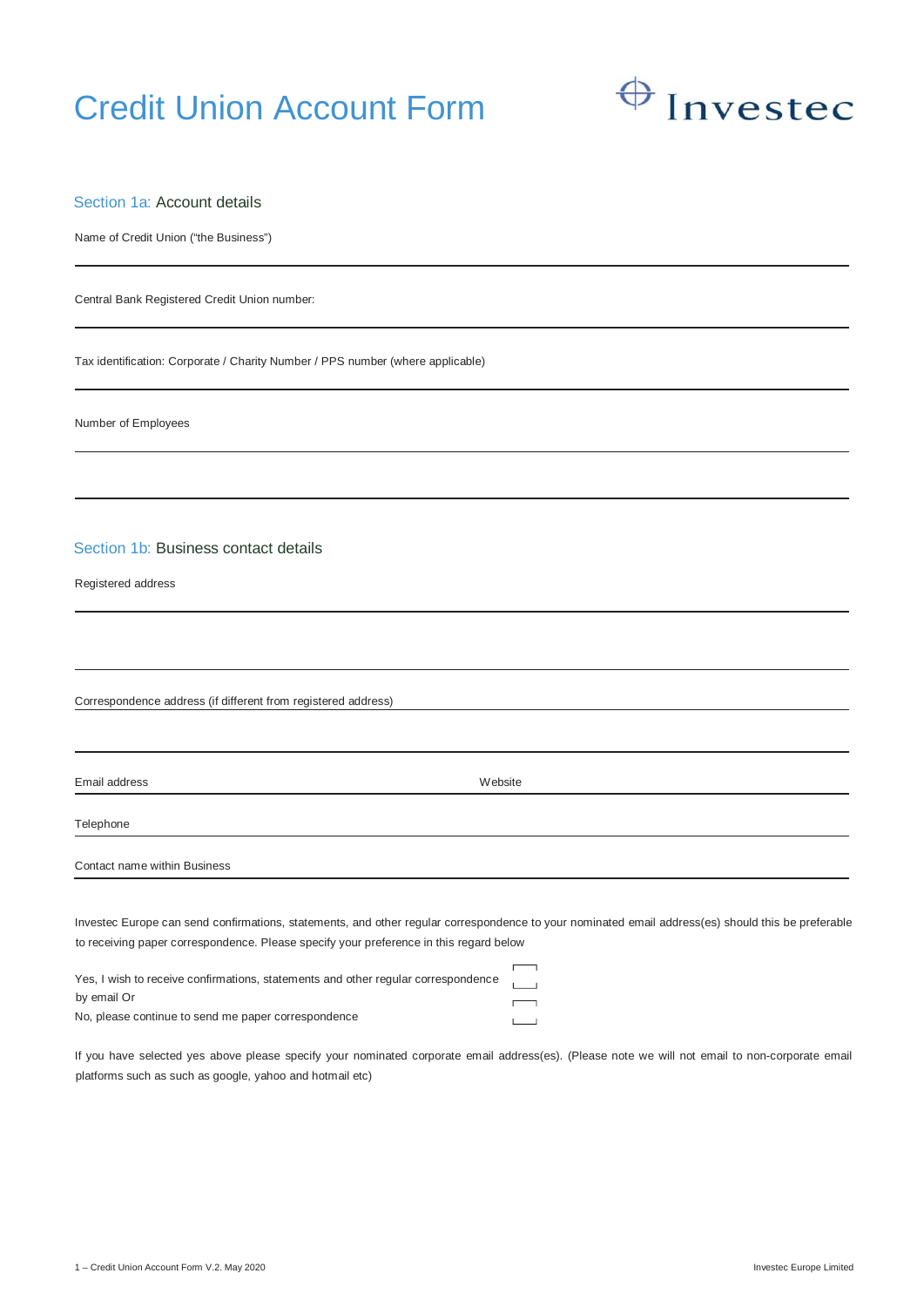| $\Omega$ |  |  |  |
|----------|--|--|--|
| 3        |  |  |  |

## Section 1c: Financial Instruments traded

Please confirm the following describes the activity that you intend to undertake with Investec Europe Limited ("Investec Europe").

| The Business may be dealing:                  |  |
|-----------------------------------------------|--|
| Structured Products/Deposits/Structured Notes |  |
| Legal Entity Identification (LEI) code **     |  |
|                                               |  |

\*\*Under MiFID II you are not permitted to trade without a Legal Entity Identifier (LEI) code.

#### Section 2: Authorisation requirements for Transactions

Please state the number of Authorised Signatories required to authorise Transactions.

| $\sim$ 1                                   | Any one Any two           |  |
|--------------------------------------------|---------------------------|--|
| <b>Contract Contract</b><br><b>College</b> | All Other, please specify |  |

Please specify other restrictions. Use a separate sheet if necessary. If no instruction restrictions are specified, Investec Europe may, at its sole discretion, accept and act on the instructions or purported instructions of any of the Authorised Signatories however given or originated including by fax, telephone or email used by Investec Europe from time to time. Investec Europe may also at its sole discretion require at any time instructions from all Authorised Signatories.

## Section 3: Managers and Authorised Signatories

You must be a Manager or an Authorised Signatory (together the "Authorised Signatories") of the Business to sign this form. By signing and submitting this form, you, acting for and on behalf of the Business, confirm that you have the authority to act for and on behalf of, and to bind, the Business in all matters and dealings with Investec Europe, including the matters addressed in this form, and Investec Europe is entitled to rely and act upon this confirmation without seeking further evidence from you on the extent of, or any limitations to, this authority.

Please note, we need to record information for two Authorised Signatories (being persons authorised to bind the Business), details of this can be found on page 3 of this form.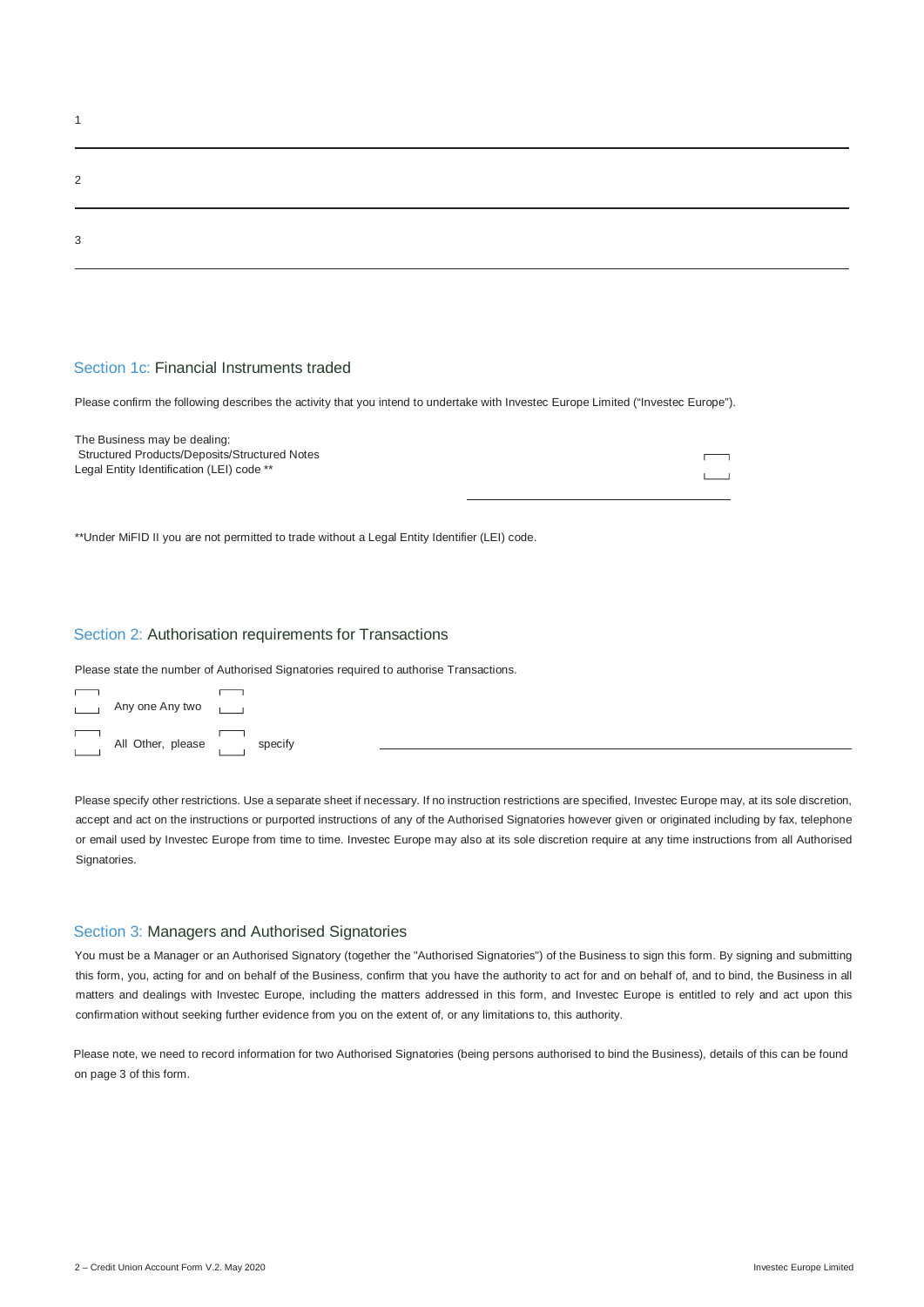# Credit Union Manager

| Name                                            | Date of birth |
|-------------------------------------------------|---------------|
| Residential address                             |               |
|                                                 |               |
| Signature                                       |               |
| $\Box$<br>Authorised Signatory<br>$\frac{1}{2}$ |               |
| <b>Authorised Signatory 1</b>                   |               |
| Name                                            | Date of birth |
| Residential address                             |               |
| Signature                                       |               |
| <b>Authorised Signatory 2</b>                   |               |
| Name                                            | Date of birth |
| Residential address                             |               |
| Signature                                       |               |

Please use an extra sheet if the Authorised Signatories exceed 2.

## Section 4: Anti-money laundering

In order to comply with our obligations under the Criminal Justice (Money Laundering and Terrorist Financing) Act 2010 as amended, we are legally required to verify your identity. AML requirements are detailed in Provision 1.14 of our General Terms of Business. Identification requirements for credit unions are included on page 6 of this form. It may, in some cases, be necessary for us to procure additional documentation and / or verification from you in order to open your account.

## Section 5: Direct marketing

We would like to use your details to keep in touch by sending information which we believe is relevant and useful to you.

This information may include market news and insights alongside marketing updates and exclusive event invites.

If you do not wish to receive such communications please tick the box provided.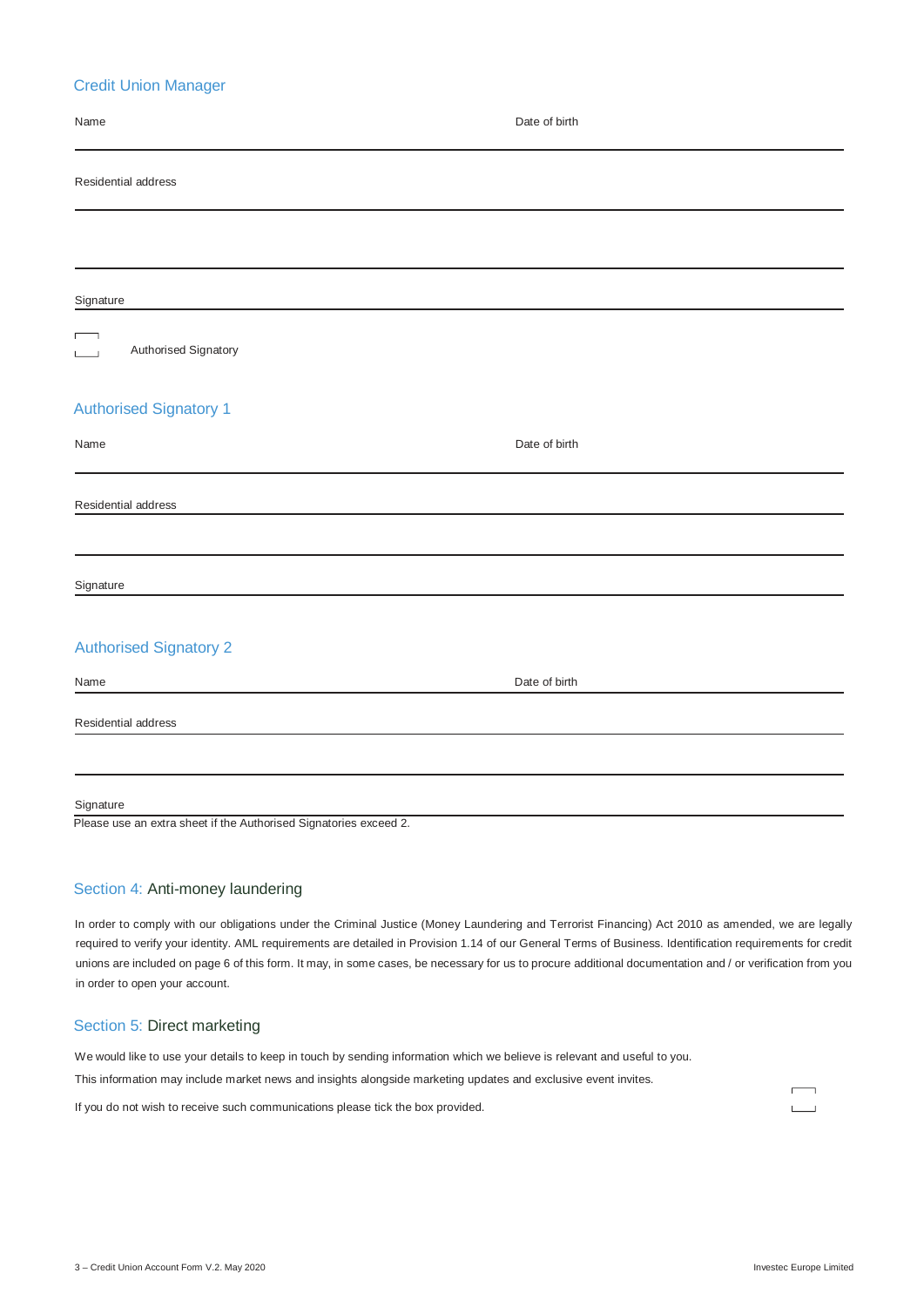# Section 6: Provision of Information

#### (a) Markets in Financial Instruments Directive (MiFID II)

| MIFID II and certain other laws and regulations permit us to provide information to you by means of a website with your consent.                                                                                                 |  |
|----------------------------------------------------------------------------------------------------------------------------------------------------------------------------------------------------------------------------------|--|
| Do you consent to receiving MiFID II info via our website? (Y/N)                                                                                                                                                                 |  |
| (b) Packaged Retail and Insurance-Based Investment Products (PRIIPS)                                                                                                                                                             |  |
| PRIIPs and certain other laws and regulations permit Investec Europe to provide a Key Information Document (KID) using our website<br>provided you choose to receive the document(s) via our website as opposed to in hard copy. |  |
| Do you wish to receive KID via our website? (Y/N)                                                                                                                                                                                |  |

If you do not wish to receive this information via our website, we will send via paper format and you should note that this could result in significant number of documents and a large volume of paper being posted.

# Section 7: Standard Settlement Instructions

Please complete your Standard Settlement Instructions below. Please ensure to advise Investec Europe immediately in writing if these details should change in the future. By completing this section, we hereby confirm that these details are correct, to our knowledge. We are aware that Investec Europe cannot accept any responsibility in the event that this form has been incorrectly completed.

# Your account details

Account name

| Bank name / address |             |  |  |
|---------------------|-------------|--|--|
|                     |             |  |  |
| Account number      | Sort code   |  |  |
|                     |             |  |  |
| BIC code            | <b>IBAN</b> |  |  |
|                     |             |  |  |
| Reference           | Currency    |  |  |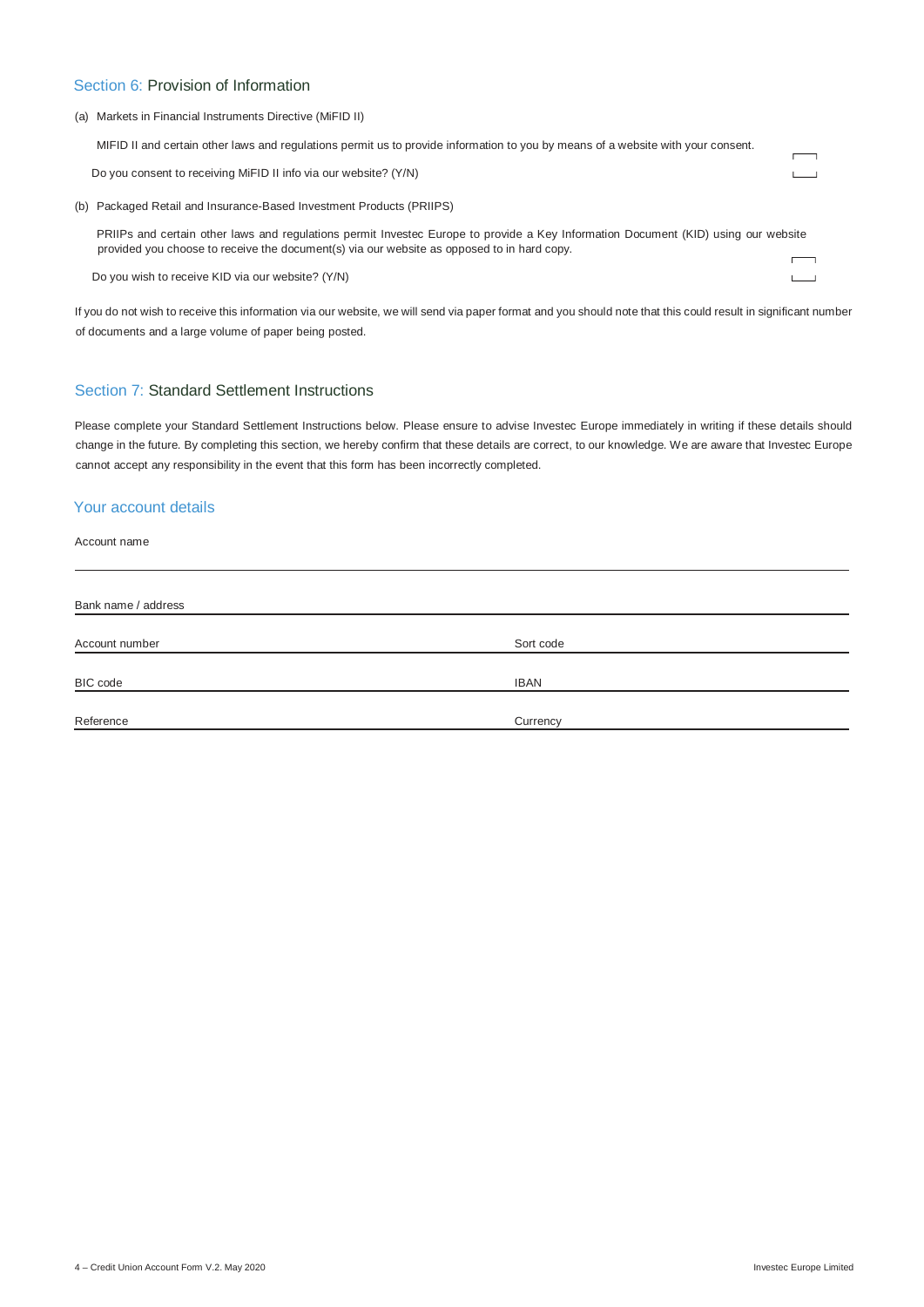## Section 8: Mandate

We request and authorise you on behalf of the Business, to act on instructions given in accordance with the following resolutions of the Business passed at a meeting held on **contained a set of the set of the set of the set of the set of the set of the set of the set of the set of the set of the set of the set of the set of the set of the set of the set of** and we hereby certify that these resolutions are correctly set out below.

- 1. That Investec Europe be, and is hereby, requested and authorised to enter into any Transaction with the Business, provided that Investec Europe in this Mandate receives instructions to do so and those instructions are given to it in accordance with the signing instructions in the Mandate.
- 2. That all Transactions of the Business with Investec Europe shall be operated in accordance with the terms of this Mandate, the General Terms of Business and any Additional General Terms where applicable.
- That the General Terms of Business and any Additional General Terms were presented to the Authorised Signatories of the Business and considered by them before being approved as binding on the Business and that defined terms used in this Mandate have the meanings given to them in the General Terms of Business and any Additional General Terms.
- 4. That Investec Europe is authorised and entitled but not obliged to rely upon and act in accordance with any communication which may from time to time be, or purport to be, given by telephone, facsimile or email on the Business' behalf in accordance with the Mandate, the General Terms of Business any Additional General Terms, without enquiry on Investec Europe's part as to the authority or identity of the person making or purporting to make such communication.
- 5. That these resolutions shall remain in force and shall constitute the Business' Mandate to Investec Europe until revoked by notice in writing to Investec Europe signed by the Authorised Signatories.
- 6. That Investec Europe be assisted in the discharge of its anti-money laundering obligations by the Business providing such documents as requested by Investec Europe, from time to time and set out in the General Terms of Business and any Additional General Terms where applicable.
- 7. That the Business shall indemnify and hold harmless Investec Europe against all losses, claims, actions, proceedings, demands, costs, expenses (including legal fees) and any liability thereon incurred or sustained by Investec Europe as a consequence of acting in accordance with any such communication or of any such communication originating from the Business not being actually received by or delivered to Investec Europe or any such communication purporting to originate from the Business being made or delivered fraudulently or otherwise without authority.
- 8. That Investec Europe be, and it is hereby, authorised to provide any entity purporting to be the Business's auditors for the time being and from time to time with such information as such entity may request from time to time concerning any transactions or business of the Business with Investec Europe, until notice in writing to the contrary is received by Investec Europe, signed in accordance with this Mandate.
- 9. That the Business acknowledges that nothing in the agreements between Investec Europe and the Business shall be capable of being constituted as an implied agreement restricting or nullifying any charge, pledge, lien, right of set off or other right Investec Europe may have existing or implied by law or otherwise.
- 10. That this Mandate having been notified to Investec Europe shall replace any previous mandate and remain in force until revoked, varied or supplemented by new instructions given in conjunction with a decision of the Authorised Signatories of the Business advised to Investec Europe in the form of a certified resolution of the relevant meeting.
- 11. That in this Mandate the expression "Transaction" means and includes any transaction which is a:
	- i. third party deposit.
	- ii. structured product, or
	- iii. structured note product
- 12. That the Business will advise Investec Europe in writing signed by two Authorised Signatories as soon as any changes that may take place from time to time to the Authorised Signatories and that Investec Europe shall be entitled to act upon the information so given.
- 13. Please note that Investec Europe Limited may execute your order outside a regulated market\*, Multilateral Trading Facility\*'or Organised Trading Facility\*\*\*.

'regulated market' means a multilateral system operated and/or managed by a market operator, which brings together or facilitates the bringing together of multiple third-party buying and selling interests In financial Instruments - In the system and in accordance with its nondiscretionary rules - in a way that results in a contract, In respect of the financial instruments admitted to trading under its rules and/or systems, and which Is authorised and functions regularly and in accordance with

Title III of MiFID II;

\*\* 'multilateral trading facility' or 'MTF' means a multilateral system, operated by an Investment firm or a market operator, which brings together multiple third-party buying and selling interests in financial instruments - in the system and In accordance with nondiscretionary rules - In a way that results in a contract in accordance with Title II of MiFID

II;

\*\*\* 'organised trading facility' or 'OTF' means a multilateral system which Is not a regulated market or an MTF and in which multiple third-party buying and selling interests in bonds, structured finance products, emission allowances or derivatives are able to interact in the system in a way that results in a contract in accordance with Title II of MiFID II.

- 14. I/We acknowledge that Investec Europe Limited does not provide investment advice in relation to the products or any Transaction, and has not made any personal recommendations in relation to any products or Transactions. I/We confirm that the Business will always be advised by an appropriately qualified and authorised intermediary/financial adviser in respect of any Transactions entered into. We further confirm that Investec Europe Limited has not sought and I/we have not provided nor do we wish to provide Investec Europe Limited with any information in respect of my/our capacity, my/our financial history and investment objectives to determine the suitability and appropriateness of any Transaction for my/our purposes and further confirm that we will not seek or receive any advice from Investec Europe Limited in respect of any transaction. We further understand that Investec Europe Limited is not required to and will not determine the suitability or appropriateness of any Transaction for our purposes. We understand that investments may fall as well as rise in value.
- 15. I/We represent and warrant that the Credit Union will always be investing as principal and in full compliance with Credit Union regulations
- 16. Credit Unions are classified as Deemed Compliant Entities (Self-Certified Deemed Compliant Financial Institution for FATCA purposes) under the Foreign Account Tax Compliance Act (FATCA) in Ireland and a Financial Institution under the Common Reporting Standard (CRS). This may change if required to do so by changes in the legislation.
- 17. I/We agree that Investec Europe Limited may hold monies or financial instruments on our behalf and also consent to Investec Europe Limited holding those monies or financial instruments in pooled accounts.
- 18. I/We agree that Investec Europe Limited may hold Client Money/Client Financial Instruments in a client asset account with an eligible custodian in a Third Country where necessary.
- 19. I/We confirm that Investec Europe Limited has provided the Business with its Client Asset Key Information Document (CAKID)
- 20. The Business is categorised as a Professional Client for the purposes of MiFID, but has the right to opt-down to a Retail Client categorisation. This means that the Business can request a higher level of protection.
- 21. I/We request to be treated as a retail client for the purposes of MiFID. This means the Business will receive the highest level of MiFID protection.